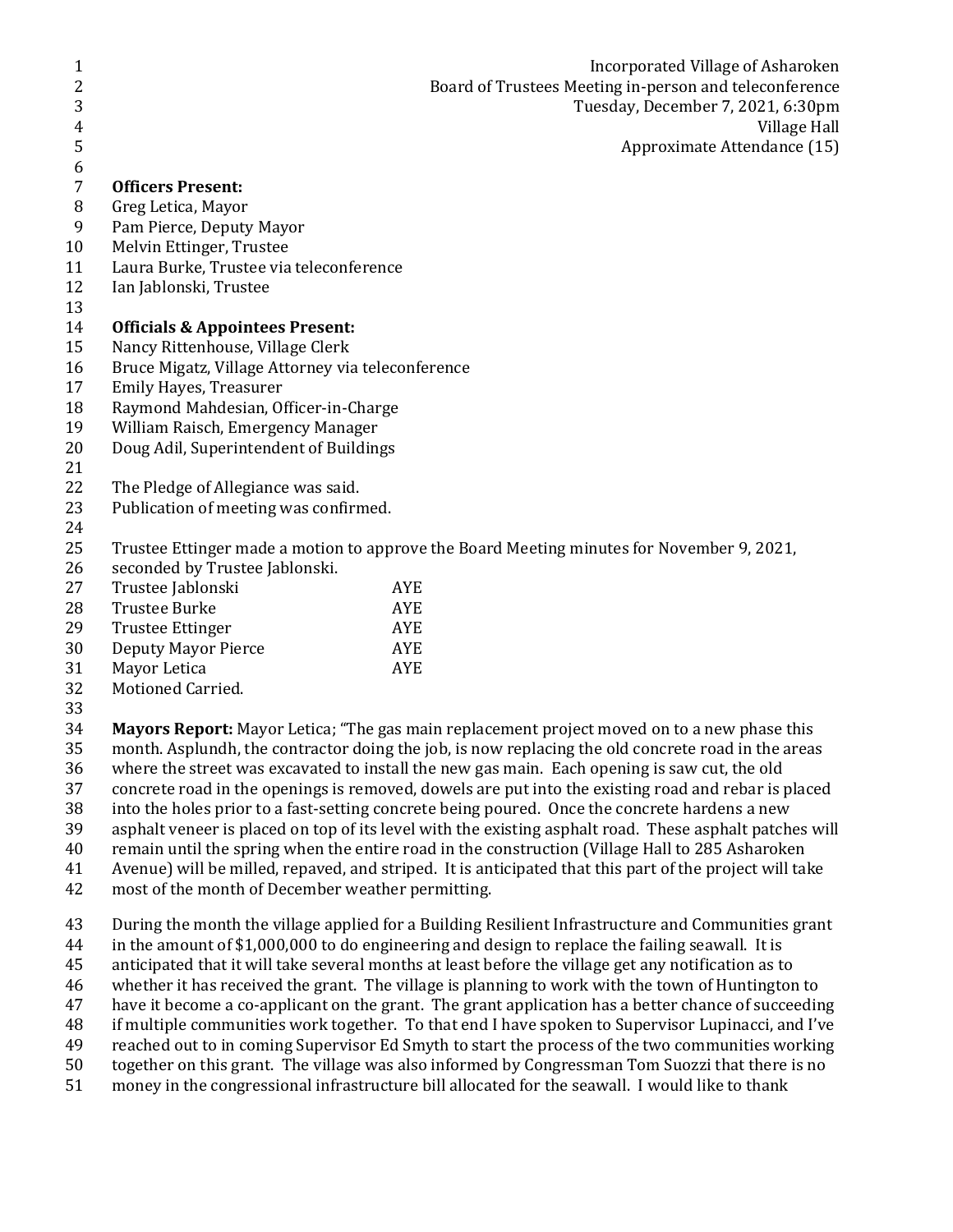- Deputy Mayor Pam Pierce and Village Clerk Nancy Rittenhouse for their hard work to get the grant
- application in on time.
- 54 On Sunday December 5<sup>th</sup> a party was held in honor of Barry Bradley to recognize and thank him for
- his 43 years of service to the village. Approximately 30 village residents stopped by to wish Barry
- their best. I would like to thank Jackie Elsas, Barbara Raish, Nadine Dumser and Dee Lento for
- organizing the party.
- The village finalized the drafts of the new sanitation law and beach fire/bonfire ordnance. A public
- hearing for the sanitation law will be held on January 4th and the public hearing for the beach
- fire/bonfire law will be held in February. I would like to thank Deputy Mayor Pam Pierce and
- Trustee Laura Burke for their hard work on these two ordinances.
- 62 Santa and Mrs. Claus will be coming to the village on Sunday December 19th. In the next couple of
- days, the village will be emailing out details Santa's visit.
- Finally, I would like to thank the Asharoken Garden Club for giving the Village a beautiful Christmas
- wreath. I would also like to thank Carole Casamassima and Jean Bonawandt for all the hard work
- they put it to create the gift baskets for the raffle and as well as the actual raffle. Lastly, I would like
- to thank my wife Linda Letica for her efforts in creating and selling Asharoken themed clothing and
- other items. All the profits raised by Carole, Jean and Linda go towards the cost of the Village's
- 69 annual  $4<sup>th</sup>$  of July celebration.

## **Trustees:**

- Deputy Mayor Pierce: reported that she worked on the BRIC application with Village Clerk,
- Rittenhouse and met with Suffolk County representatives who provided some guidance. She
- worked on the proposed village codes for Sanitation and Fire prevention. Mayor Letica and I met
- with the Asharoken PBA regarding the new contract, reviewed the dune restoration bid, minutes,
- vouchers, police report and MOU. Participated in a teleconference with Suffolk Share.
- 
- Trustee Ettinger: reported the following: During the month he had discussions with Officer
- Mahdesian regarding police related matters. The police department is performing well. During the
- month spent time reviewing the revised proposed Sanitation code and Fire Prevention code. He
- reviewed correspondences, foil's, vouchers, and minutes.
- 

Trustee Burke: reported that she worked on the proposed Sanitation and Fire Prevention codes all

- members of our board participated along with the building inspector, village clerk, officer-in-charge Mahdesian and attorney Migatz. She reviewed the vouches, police report, minutes, the bid
- document, and village correspondences.
- 
- Trustee Jablonski: reported that he reviewed the minutes, vouchers, police report, bid document the MOU. Also reviewed the proposed codes for sanitation and fire prevention. He supervised the
- removal of a section of the old gas main at 105 Asharoken, where the catch basins are being
- installed and had the ROW staked out.
- 
- **Attorney Migatz**: Attorney Migatz reported that both the Planning Board and Zoning Board did not 93 meet in November. The next Zoning Board hearing is scheduled for December  $21<sup>st</sup>$  three cases are on the agenda.
- 
- **Village Treasurer**: Emily Hayes reported that the vouchers for the month of November were
- \$249,465.69. Included in the vouchers this month are payments to the NYS retirement system
- totaling \$199,652.00. There was a separate resolution to approve the vouchers and budget transfers.
- 
-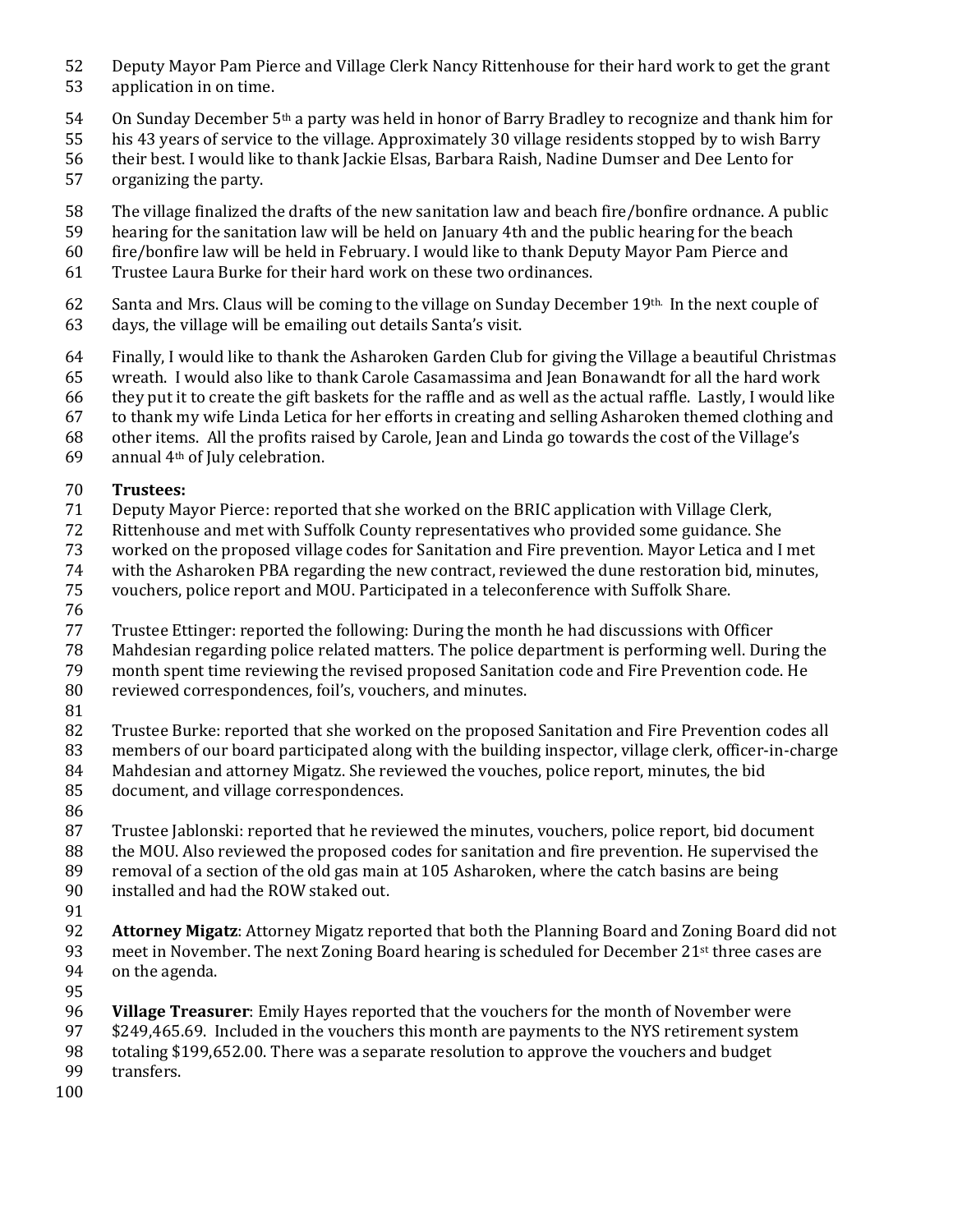- **Police Report:** Officer Mahdesian reported that in the back of the room we have a new metal
- detector in operation supplied by JCAP grant at no cost to the Village. This is an added level of
- security. The purpose is not to catch people but to keep the court safe. This month the department
- had 22 summonses.
- 
- **Emergency Manager**: Bill Raisch noted that he is working on updating our emergency
- management plan. He also noted that the village established the first oyster garden under a dock on South Harbor Road with the Cornell Extension Center.
- 
- **Superintendent of Buildings**: Doug Adil reported; he reviewed drawings for an addition of PV
- solar panels to the rear yard of a home on Duck Island Lane, the village issued a denial letter due to
- zoning deficiencies. He issued a permit for a new construction at 224 Asharoken. Reviewed plans
- for an addition at 225 Asharoken Avenue, provided flood zone information to a designer for a
- project. He reviewed plans for installation of an emergency generator at 35 Bevin Road. He
- reviewed drawings to a home on 86 North Harbor Road, issued a denial letter due to zoning deficiencies. Performed 14 inspections this month.
- 
- Presentation of Bids by Clerk Rittenhouse: All bids were received on Monday, November 29th at
- 2:00pm. Deputy Mayor Pierce was present for the opening of the bids**.**
- Sanitation Vehicle Bids: No Bids received.
- Dune Restoration Project: One bid received from D& F Stone Contracting Ltd. For \$88,222.00.
- 
- **Resolution (2021-137)** Be It Resolved that the Village Board does hereby approve the vouchers for the month of November 2021 in the amount of \$249,465.69.
- Trustee Jablonski made a motion to approve, seconded by Deputy Mayor Pierce.
- Trustee Jablonski AYE
- Trustee Burke AYE
- 128 Trustee Ettinger AYE
- Deputy Mayor Pierce AYE
- Mayor Letica AYE
- Motioned Carried

# **Resolution (2021-138)** Be It Resolved that the Village Board does hereby approve budget

- transfers for November 2021.
- Mayor Letica made a motion to approve, seconded by Trustee Ettinger.
- Trustee Jablonski AYE
- Trustee Burke AYE
- 137 Trustee Ettinger AYE
- Deputy Mayor Pierce AYE
- 139 Mayor Letica AYE
- Motioned Carried

 **Resolution (2021-139)** Be it Resolved that the Village Board does hereby accept the bid from D & F Stone Contracting Ltd. For \$88,222.00 to restore the beach dune per the bid package.

- Mayor Letica made a motion to approve, seconded by Deputy Mayor Pierce.
- Trustee Jablonski AYE
- Trustee Burke AYE
- 146 Trustee Ettinger AYE
- Deputy Mayor Pierce AYE
- Mayor Letica AYE
- Motioned Carried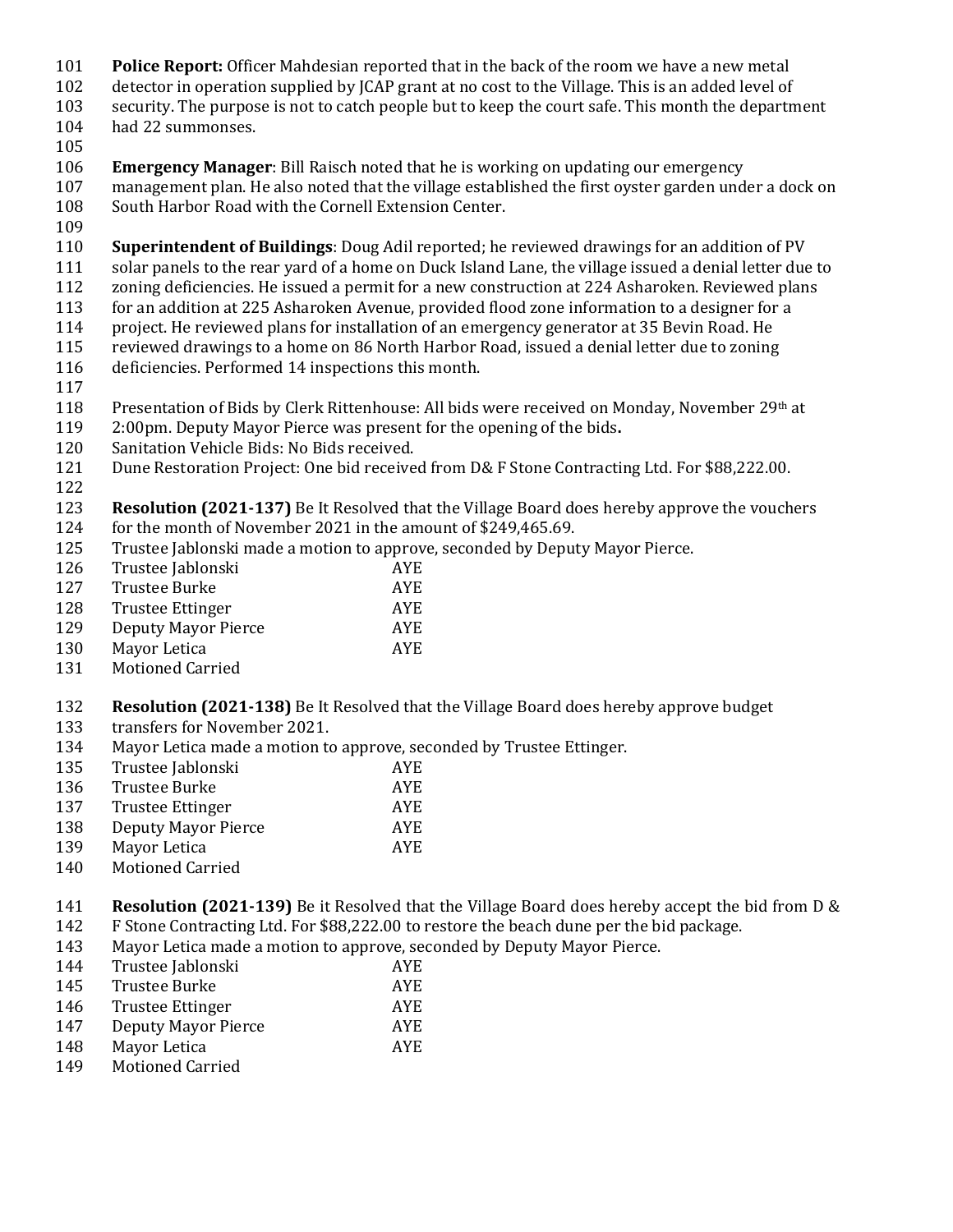- **Resolution (2021-140)** Be It Resolved that the Village Board does hereby authorize the Mayor to
- sign the agreement for the Asharoken Avenue Dune Restoration Project between the Village of
- Asharoken and D & F Stone Contracting LTD. bid price is \$88,222.00.
- Deputy Mayor Pierce made a motion to approve, seconded by Trustee Ettinger.
- Trustee Jablonski AYE
- Trustee Burke AYE
- Trustee Ettinger AYE
- Deputy Mayor Pierce AYE
- Mayor Letica AYE
- Motioned Carried
- **Resolution (2021-141)** Be It Resolved that the Village Board does hereby accept the court audit performed by Skinnon and Faber in accordance with Section 2019-a of the Uniform Justice Court
- Act for the covered period of October 1, 2020, through September 30, 2021.
- Trustee Ettinger made a motion to approve, seconded by Mayor Letica.
- Trustee Jablonski AYE
- Trustee Burke AYE
- Trustee Ettinger AYE
- Deputy Mayor Pierce AYE
- Mayor Letica AYE
- Motioned Carried
- **Resolution (2021-142)** Be It Resolved that the Village Board authorizes Officer-in-Charge Raymond Mahdesian to sign the Memorandum of Understanding between Suffolk County Department of Social Services and Suffolk County Chiefs.
- Trustee Ettinger made a motion to approve, seconded by Trustee Jablonski.
- Trustee Jablonski AYE
- Trustee Burke AYE
- Trustee Ettinger AYE
- Deputy Mayor Pierce AYE
- 178 Mayor Letica AYE
- Motioned Carried
- **Resolution (2021-143)** Be It Resolved that the Village Board, does hereby approve the scheduling
- of a public hearing on Tuesday, January 4th, 2022, at 6:30pm at Village Hall for a proposed local law
- authorizing a property tax levy in excess of the limit established in General Municipal Law §3-c for
- the fiscal year commencing 6/1/2022.
- Deputy Mayor Pierce made a motion to approve, seconded by Trustee Jablonski.
- Trustee Jablonski AYE
- Trustee Burke AYE
- 187 Trustee Ettinger AYE
- Deputy Mayor Pierce AYE
- Mayor Letica AYE
- Motioned Carried
- **Resolution (2021-144)** Be It Resolved that the Village Board, does hereby approve the scheduling
- 192 of a public hearing on Tuesday, January  $4<sup>th</sup>$ , 2022, at 6:30pm to review the amended local code for Chapter 80 Solid Waste Management.
- Deputy Mayor Pierce made a motion to approve, seconded by Trustee Jablonski.
- Trustee Jablonski AYE
- Trustee Burke AYE
- 197 Trustee Ettinger AYE
- Deputy Mayor Pierce AYE